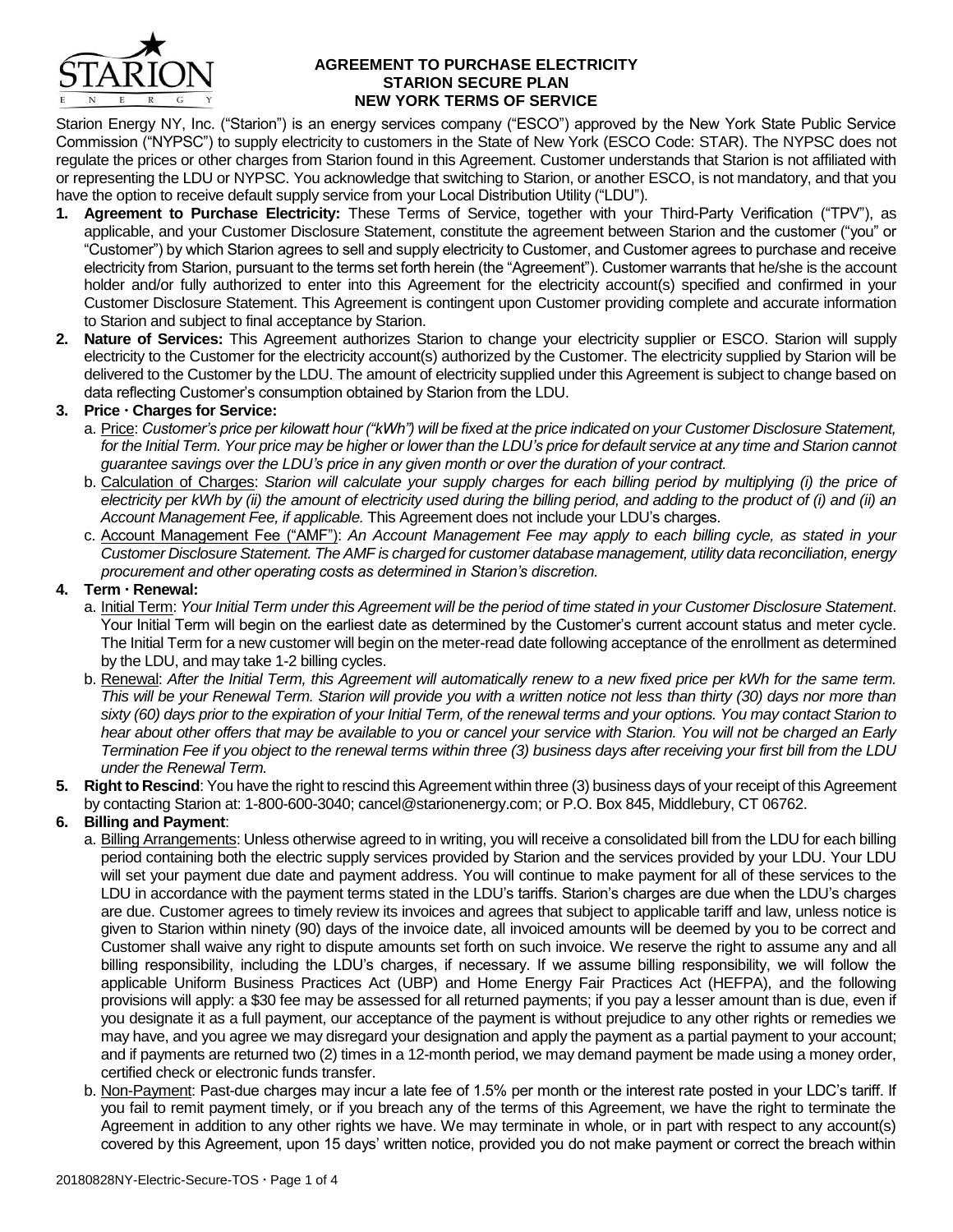the 15-day period. Failure to make payment is also grounds for the LDU to disconnect your service, subject to NYPSC rules and regulations concerning the termination of service to residential customers.

- **7. Cancellation of Existing Service:** If you presently purchase your electric supply service from another ESCO, you are responsible for canceling that service pursuant to the terms of your agreement with your existing ESCO, and for any cancellation fees that may apply.
- **8. Notices:** Notices sent by Starion to Customer will be sent in the method chosen by the Customer, whenever possible. Otherwise, notices will revert to the default of U.S. Mail. If Customer selects to receive electronic communications from Starion, it is the Customer's responsibility to ensure that the email address provided is current and notify Starion of any changes. If you provide Starion with your email address, you consent to receive communications from Starion in electronic form.

## **9. Termination of Agreement:**

- a. Termination by Customer: Customer may terminate this Agreement at any time by contacting Starion. *If Customer terminates this Agreement and, as a result, effectively cancels service prior to the expiration of the Initial Term, an early termination fee may apply, as stated in your Customer Disclosure Statement.* An early termination fee will not apply if you terminate this Agreement because you relocate outside of the LDU's service territory. If you terminate this Agreement, you will be returned to the LDU for supply service unless you choose another ESCO. The effective termination date will be determined as set forth in the LDU's tariff and applicable law. You will be obligated to pay for the electricity and related services provided pursuant to this Agreement prior to the date that such termination becomes effective. If you terminate this Agreement by enrolling with a different ESCO or returning to LDU's service, Starion will not be liable for any switching time delays and you will be obligated to make payment for services under this Agreement until termination of service with Starion is effective.
- b. Termination by Starion: Starion reserves the right to terminate this Agreement for any reason upon at least fifteen (15) calendar days' notice to the Customer. The effective termination date will be the next applicable meter-read date after the 15-day period has expired as set forth in the LDU's tariff and applicable New York law. You will be obligated to pay for the electricity and related services provided pursuant to this Agreement prior to the date that such termination becomes effective. If Starion terminates this Agreement early, you will be returned to your LDU's service unless you choose another ESCO.
- **10. Customer Consent:** By entering into this Agreement, Customer consents to the use by Starion (including its subsidiaries and affiliates), or its authorized agents, of Regular Mail, predictive or autodialing equipment, email, facsimile, or other reasonable means to contact you to advise you about our services and products or other matters we believe may be of interest to you.
- **11. Privacy Policy Customer Information and Release Authorization:** By entering into this Agreement, you authorize Starion to obtain all information regarding your electricity account including, but not limited to, account contact information, account number(s), billing and payment history, credit information, historical and future electricity usage and peak electricity demand, meter reading data, and characteristics of electricity service. Starion will not give or sell your personal information to any other party without your consent, unless required to do so by law or if necessary to defend or enforce the terms of this Agreement. This authorization will remain in effect during the life of this Agreement. Customer may rescind this authorization at any time by contacting Starion.
- **12. Representations Warranties:** Starion makes no representations or warranties other than those expressly set forth in this Agreement, and STARION EXPRESSLY DISCLAIMS ALL OTHER WARRANTIES, EXPRESS OR IMPLIED. Starion does not represent any guarantee of savings under this Agreement.
- **13. Limitation of Liability:** Starion's liability in connection with this Agreement, including without limitation any alleged liability for Early Termination by Starion as explained above, shall not exceed the amount of your largest monthly invoice for electric generation service during the twelve (12) months immediately preceding termination of this Agreement. In no event shall either party be liable to the other for any indirect, special, consequential (including lost profits or revenue), incidental, indirect or punitive damages for claims arising under this Agreement.
- **14. Binding Effect Agency Assignment:** This Agreement shall extend to and be binding upon Starion's and Customer's respective successors and permitted assigns; provided, however, that Customer may not assign this Agreement without Starion's prior written consent, and any purported assignment without such consent shall be void. You appoint Starion as your agent to provide retail electric service, including electric transportation, transmission and related services appropriate to provide that service to you. Starion may assign its rights and obligations under this Agreement to an affiliate of Starion or to another ESCO approved to do business in New York, in whole or in part, subject to compliance with applicable law.
- **15. Force Majeure:** Performance of any obligation required by this Agreement shall be suspended if compliance is prevented by an Act of God, strike, fire, war, civil disturbance, embargo, explosion, breakage or accident to machinery or lines of pipe; repairing or altering machinery or lines of pipe; freezing of wells or lines of pipe; or by any other cause reasonably beyond the control of a party. Any party claiming such interference with the performance of its obligations hereunder shall provide notice to the other party, specifying the cause of interference. A party shall not be required by this paragraph to settle a labor dispute with its own employees on terms it deems unfavorable.

### **16. Customer Service & Disputes:**

- a. In the event of a dispute or disagreement involving Starion's services, you and Starion agree to use our best efforts to resolve the dispute. Most concerns can be resolved by calling our Customer Service Department at 1-800-600-3040. You may also email [info@starionenergy.com](mailto:info@starionenergy.com) or write to Starion Energy, PO Box 845, Middlebury, CT 06762. Starion's Customer Service is available Monday through Friday from 9:00 a.m. to 5:00 p.m. Eastern Time.
- b. If you remain unsatisfied with our attempt to resolve a dispute, it may be submitted by you or Starion to the NYPSC for resolution pursuant to its Complaint Handling Procedures by contacting the NYPSC ESCO Hotline at 1-888-697-7728. You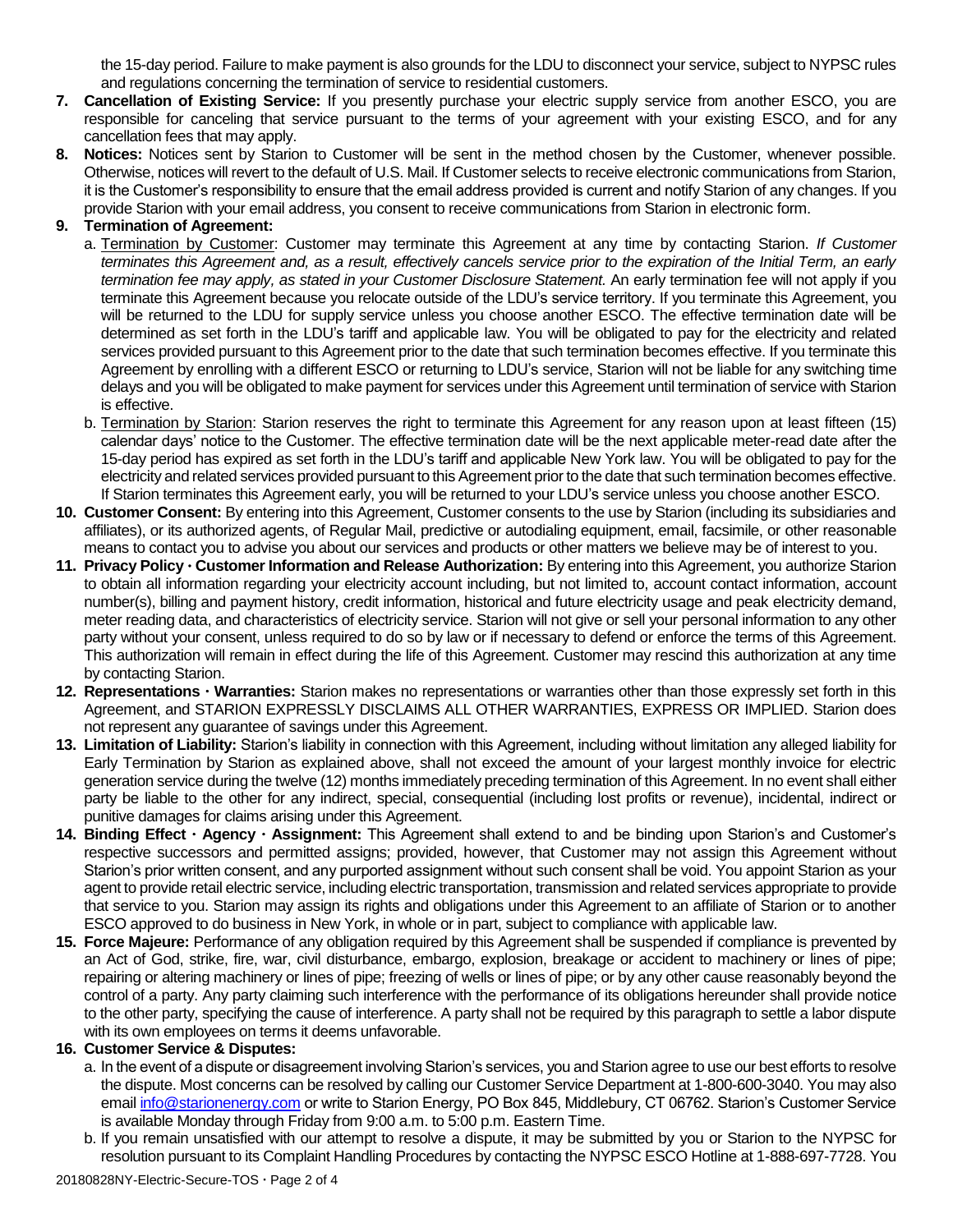may also request information from the New York State Public Service Commission at: Consumer Services Division, 3 Empire State Plaza, Albany, NY 12223 or through their website at: http://www.dps.ny.gov. The NYDPS monitors complaints against all energy companies and an excessive number of complaints may result in an energy company losing its eligibility to supply energy in New York State.

c. By entering into this Agreement, you and Starion agree that the complaint procedures enacted pursuant to The Home Energy Fair Practices Act ("HEFPA"), Title 16 NYCRR Part 12, and the Claims Resolution process described in Section 16 are the only means for resolving any dispute(s) arising out of or relating to this Agreement.

## **17. Claims Resolution:**

- a. In the event Starion is unable to resolve a complaint to your satisfaction through the procedures defined in Section 15, this section explains how claims can be resolved through arbitration or litigation. It includes an arbitration provision. You may reject the arbitration provision by sending us written notice within 45 days after your first energy bill with Starion as your supplier. See Your Right to Reject Arbitration below.
- b. For this section, you and Starion ("us" or "we") include any corporate parents, subsidiaries, affiliates or related persons or entities. Claim means any current or future claim, dispute or controversy relating to your account(s), this Agreement, or any agreement or relationship you have or had with us, except for the validity, enforceability or scope of the arbitration provision. Claim includes but is not limited to: (1) initial claims, counterclaims, cross-claims and third-party claims; (2) claims based upon contract, tort, fraud, statute, regulation, common law and equity; (3) claims by or against any third party using or providing any product, service or benefit in connection with any account; and (4) claims that arise from or relate to (a) any account created under any agreement with us or any rates charged on any such account, (b) advertisements, promotions or statements related to any rate plans, goods or services under any agreement with us, (c) benefits and services related to Customer's account with us (including rewards programs) and (d) your application for any account. You may not sell, assign or transfer a claim.
- c. Sending a Claim Notice: Before beginning arbitration or a lawsuit, you and we agree to send a written notice (a Claim Notice) to each party against whom a claim is asserted, in order to provide an opportunity to resolve the claim informally. Go to www.starionenergy.com and select your state of residence for a sample form of Claim Notice. The Claim Notice must describe the claim and state the specific relief demanded. Notice to you will be sent to your billing address. Notice to us must include your name, address and account number and be sent to Starion Energy, Attn: Compliance Dept., P.O. Box 845, Middlebury, CT 06762. If the claim proceeds to arbitration, the amount of any relief demanded in a Claim Notice will not be disclosed to the arbitrator until after the arbitrator rules.
- d. Arbitration: You or we may elect to resolve any claim by individual arbitration. Claims are decided by a neutral arbitrator. If arbitration is chosen by any party, neither you nor we will have the right to litigate that claim in court or have a jury trial on that claim. Further, you and we will not have the right to participate in a representative capacity or as a member of any class pertaining to any claim subject to arbitration. Arbitration procedures are generally simpler than the rules that apply in court, and discovery is more limited. The arbitrator's decisions are as enforceable as any court order and are subject to very limited review by a court. Except as set forth below, the arbitrator's decision will be final and binding. Other rights you or we would have in court may also not be available in arbitration. The scope of this arbitration provision will include all claims pertaining to this Agreement, including all claims that arose before this or any prior Agreement (including, but not limited to, claims related to advertising).
	- i. Initiating Arbitration: Before beginning arbitration, you or we must first send a Claim Notice. Claims will be referred to either JAMS or AAA, as selected by the party electing arbitration. Claims will be resolved pursuant to this Arbitration provision and the selected organization's rules in effect when the claim is filed, except where those rules conflict with this Agreement. If we choose the organization, you may select the other within 30 days after receiving notice of our selection. Contact JAMS or AAA to begin an arbitration or for other information. Claims also may be referred to another arbitration organization if you and we agree in writing or to an arbitrator appointed pursuant to section 5 of the Federal Arbitration Act, 9 U.S.C. sec. 1-16 ("FAA"). We will not elect arbitration for any claim you file in small claims court, so long as the claim is individual and pending only in that court. You or we may otherwise elect to arbitrate any claim at any time unless it has been filed in court and trial has begun or final judgment has been entered. Either you or we may delay enforcing or not exercise rights under this Arbitration provision, including the right to arbitrate a claim, without waiving the right to exercise or enforce those rights.
	- ii. Limitations on Arbitration: If either party elects to resolve a claim by arbitration, that claim will be arbitrated on an individual basis. There will be no right or authority for any claims to be arbitrated on a class action basis or on bases involving claims brought in a purported representative capacity on behalf of the general public, other Starion customers or other persons similarly situated. The arbitrator's authority is limited to claims between you and us alone. Claims may not be joined or consolidated unless you and we agree in writing. An arbitration award and any judgment confirming it will apply only to the specific case and cannot be used in any other case except to enforce the award. Notwithstanding any other provision and without waiving the right to appeal such decision, if any portion of these Limitations on Arbitration is deemed invalid or unenforceable, then the entire Arbitration provision (other than this sentence) will not apply.
- iii. Arbitration Procedures: This Arbitration provision is governed by the FAA. The arbitrator will apply applicable substantive law, statutes of limitations and privileges. The arbitrator will not apply any federal or state rules of civil procedure or evidence in matters relating to evidence or discovery. Subject to the Limitations on Arbitration, the arbitrator may otherwise award any relief available in court. The arbitration will be confidential, but you may notify any government authority of your claim. If your claim is for \$5,000 or less, you may choose whether the arbitration will be conducted solely on the basis of